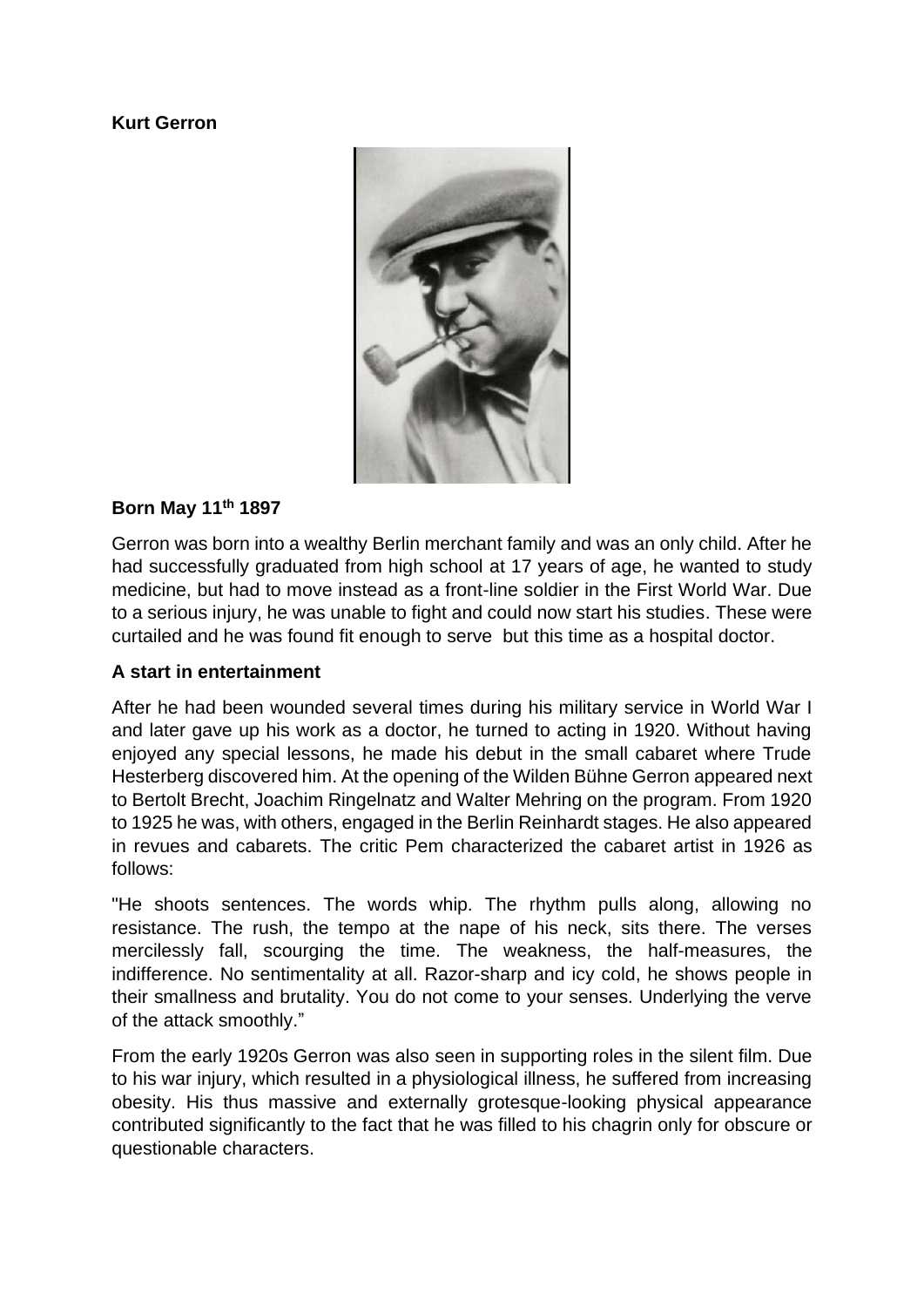From 1926 Gerron also directed and mastered in 1931, the sound film. He gained notoriety through his performances and singing lectures in the 1928 sensationally successful premiere of the Threepenny Opera by Bert Brecht and Kurt Weill. He played in the showman, who recited "The Morality of Mackie knife", as well as the role of London Chief of Police Tiger Brown. He was supplanted by Ernst Busch in the 1930 Film by Pabst.



#### **The sound film**

Gerron's probably biggest role was that of the magician Kiepert in Josef von Sternberg's The Blue Angel together with Marlene Dietrich (1930), he also worked in the film operetta The Three from the gas station (1930), which for the still unknown Heinz Rühmann was a breakthrough in Movie business. Gerron also got good reviews as a director of popular films like "It's getting better" with Heinz Rühmann or "The White Demon" with Hans Albers.

After the National Socialists came to power, Gerron was forced to give up his directing work on the UFA film "Kind, I'm Looking Forward to Your Coming" (1933). Up until 1933 he had participated in 60 films.

#### **Flight and exile**

With his wife Olga in 1933, following the National Socialist seizure of power, he fled to Paris, from there via Austria and Italy to Amsterdam. After the occupation of the Netherlands Gerron played for a while at the Hollandsche Schouwburg with Rudolf Nelson, which was now called "Joodsche Schouwburg".

In 1943, Gerron and his family were deported to the Dutch transit camp Westerbork and on February 25<sup>th</sup> 1944 to Theresienstadt on Transport, XXIV/4 as number 247.

Gerron's friends Peter Lorre and Marlene Dietrich had still tried to get him to Hollywood in time. But Gerron refused, probably because the German language required him to work as an extra? Perhaps he also hoped for a turnaround in Germany, as did many of the Jews who did not emigrate beyond the neighbouring Netherlands.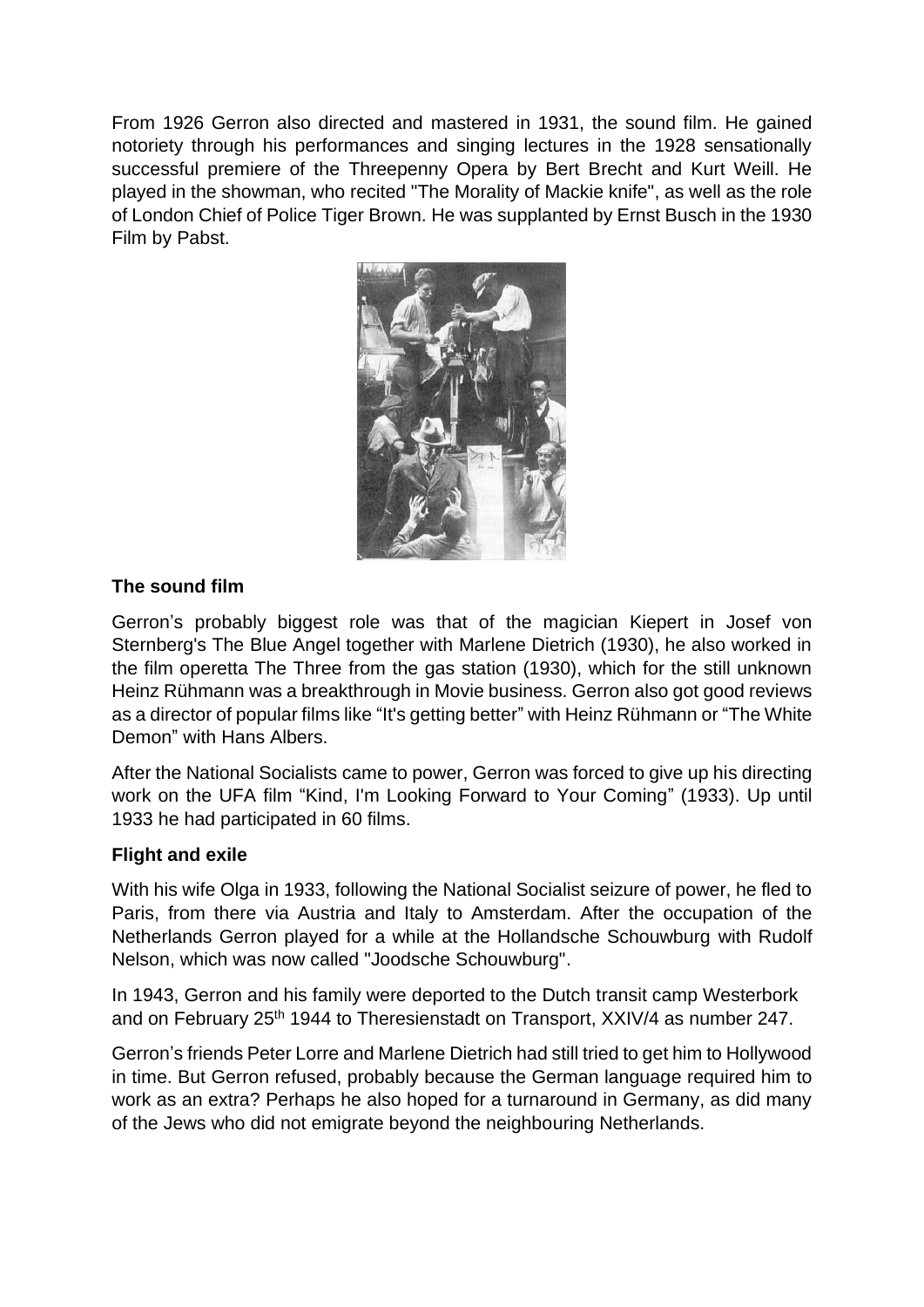#### **Theresienstadt and Auschwitz**

Excerpts from Gerron's film roles had been used in the Nazi propaganda film "The Eternal Jew" as examples of the "inferior Jew", who had a negative influence on the German people. This realisation hit Gerron, unsuspectingly, confronting him brutally. Later, Gerron acted on the stage in the ghetto cabaret ["Carousel"](https://youtu.be/nl5BK7k5Gpg).

In August 1944 Gerron was co-erced by the SS to stage the sham documentary film "Theresienstadt". This film was later titled "The Fuhrer [gives the Jews a city"](https://youtu.be/_Rkjyw4003Q).



Some survivors accused Gerron of his involvement in this propaganda film, others, especially those whom he sought to rescue by casting for the film before being deported to Auschwitz, were sympathetic to his pseudo-collaboration. Gerron himself seems to have believed that only his theatrical and cinematic skills and his ready participation in the film could save him from being murdered by the Nazis. However, Gerron's artistic input into the film was negligible with his main role being to encourage participants to smile for the camera. The film had been commissioned by Hans Günther, director of the SS Central Office for the Settlement of the Jewish Question in Bohemia and Moravia, a section of the Reich Main Security Office. It was produced by Aktualita, a Czech film company. Jindřich Weil, a Jewish prisoner, had been ordered to write a script for a film in 1943, but this was never completed. It was this script that was used for this "new" film. František Zelenka, Jo Spier, and Hans Hofer were classed as assistant directors. Karel Pečený and his company Aktualita provided the cameramen, and halfway through filming, Pečený effectively took over as director, with Gerron relegated to mundane tasks. Even before the film was completed Kurt Gerron and most of the prominent contributors were transported to Auschwitz and gassed. Gerron was number 1284 on train Ev which left on November 28<sup>th</sup> 1944, along with many of the children used in the filming. He was murdered on **30th October 1944**.

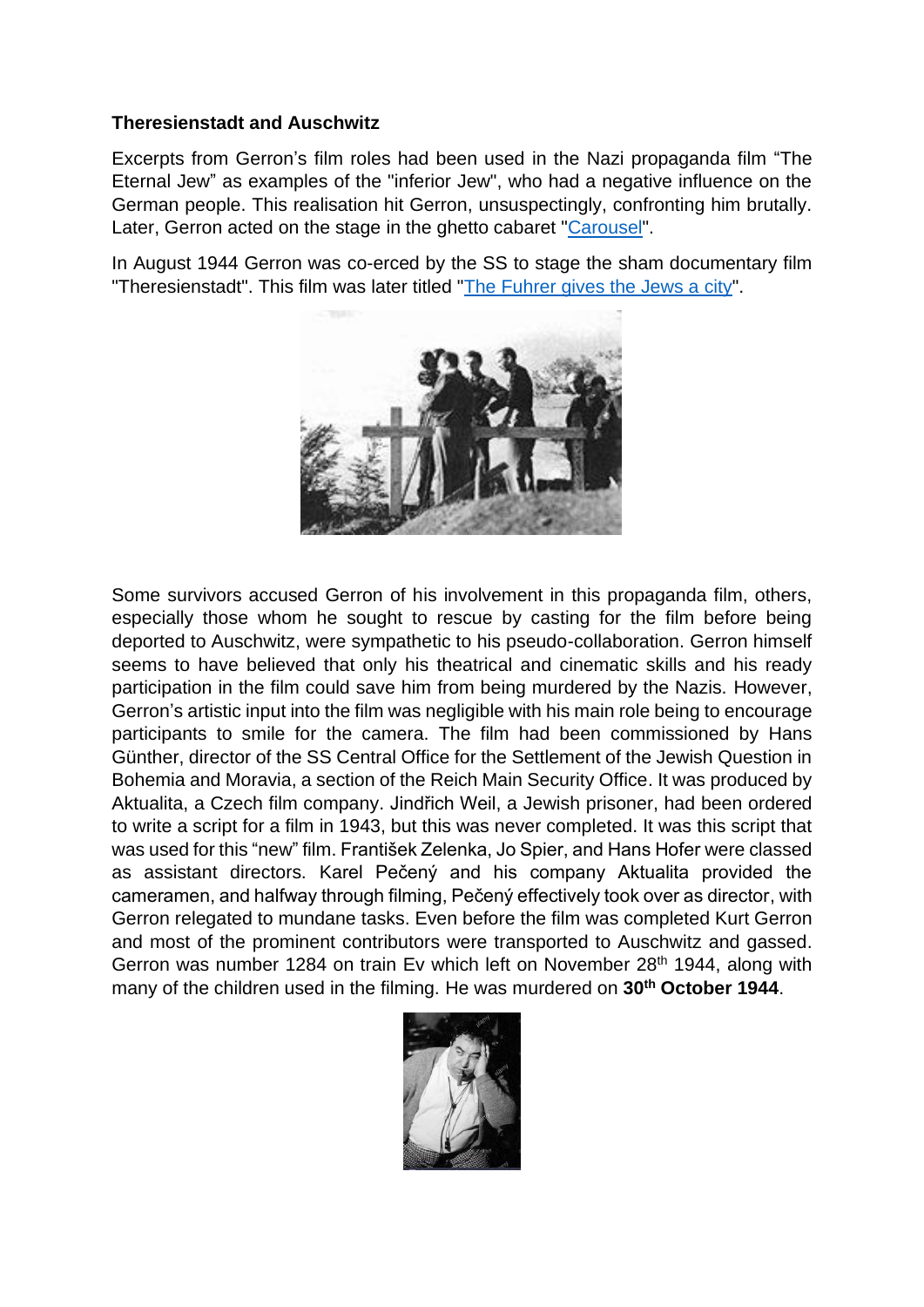### **Filmography**

- 1914: Fräulein Puppe, meine Frau (Regie: [Danny Kaden\)](https://de.wikipedia.org/wiki/Danny_Kaden)
- 1920: Spuk auf Schloß Kitay (Regie: [Paul Legband\)](https://de.wikipedia.org/wiki/Paul_Legband)
- 1921: Die Präriediva (Regie: [Carl Boese\)](https://de.wikipedia.org/wiki/Carl_Boese)
- 1921: Die Apotheke des Teufels (Regie: [Bruno Eichgrün\)](https://de.wikipedia.org/wiki/Bruno_Eichgr%C3%BCn)
- 1922: Der Held des Tages (Regie: [Rudi Bach\)](https://de.wikipedia.org/wiki/Rudi_Bach)
- 1922: Wege des Lasters (Regie: [Franz Hofer\)](https://de.wikipedia.org/wiki/Franz_Hofer_(Filmregisseur))
- 1922: Frau Sünde (Regie: [Fred Sauer\)](https://de.wikipedia.org/wiki/Fred_Sauer)
- 1925: Die Schmiede (Regie: [Martin Berger\)](https://de.wikipedia.org/wiki/Martin_Berger_(Filmregisseur))
- 1925: O alte Burschenherrlichkeit (Regie: [Helene Lackner,](https://de.wikipedia.org/w/index.php?title=Helene_Lackner&action=edit&redlink=1) [Eugen Rex\)](https://de.wikipedia.org/wiki/Eugen_Rex)
- 1925: [Varieté](https://de.wikipedia.org/wiki/Variet%C3%A9_(Film))
- 1925: [Halbseide](https://de.wikipedia.org/wiki/Halbseide_(Film))
- 1925: [Vorderhaus und Hinterhaus](https://de.wikipedia.org/wiki/Vorderhaus_und_Hinterhaus)
- 1926: Der goldene Schmetterling (Regie: Michael Kertesz der spätere [Michael](https://de.wikipedia.org/wiki/Michael_Curtiz)  [Curtiz\)](https://de.wikipedia.org/wiki/Michael_Curtiz)
- 1926: Wien Berlin (Regie: [Hans Steinhoff\)](https://de.wikipedia.org/wiki/Hans_Steinhoff)
- 1926: Die drei Mannequins (Regie: [Jaap Speyer\)](https://de.wikipedia.org/wiki/Jaap_Speyer)
- 1926: Die Kleine und ihr Kavalier (Regie: [Richard Löwenbein\)](https://de.wikipedia.org/wiki/Richard_L%C3%B6wenbein)
- 1926: Annemarie und ihr Ulan (Regie: [Erich Eriksen\)](https://de.wikipedia.org/wiki/Erich_Eriksen)
- 1926: [Im weißen Rößl](https://de.wikipedia.org/wiki/Im_wei%C3%9Fen_R%C3%B6%C3%9Fl_(1926))
- 1926: [Als ich wiederkam](https://de.wikipedia.org/wiki/Als_ich_wiederkam)
- 1926: Der Soldat der Marie (Regie: [Erich Schönfelder\)](https://de.wikipedia.org/wiki/Erich_Sch%C3%B6nfelder)
- 1926: Der Mädchenhandel (Regie: Jaap [Speyer\)](https://de.wikipedia.org/wiki/Jaap_Speyer)
- 1926: [Eine tolle Nacht](https://de.wikipedia.org/wiki/Eine_tolle_Nacht_(1926))
- 1927: Die [Tragödie eines Verlorenen](https://de.wikipedia.org/wiki/Die_Trag%C3%B6die_eines_Verlorenen)
- 1927: Die schönsten Beine von Berlin (Regie: [Willi Wolff\)](https://de.wikipedia.org/wiki/Willi_Wolff)
- 1927: Einbruch (Regie: [Franz Osten\)](https://de.wikipedia.org/wiki/Franz_Osten)
- 1927: Die Dame mit dem Tigerfell (Regie: [Willi Wolff\)](https://de.wikipedia.org/wiki/Willi_Wolff)
- 1927: Üb' immer Treu und Redlichkeit (Regie: [Reinhold Schünzel\)](https://de.wikipedia.org/wiki/Reinhold_Sch%C3%BCnzel)
- 1927: [Sein größter Bluff](https://de.wikipedia.org/wiki/Sein_gr%C3%B6%C3%9Fter_Bluff_(1927))
- 1927: Glanz und Elend der Kurtisanen (Regie: [Manfred Noa\)](https://de.wikipedia.org/wiki/Manfred_Noa)
- 1927: Pique Dame (Regie: [Alexander Rasumny\)](https://de.wikipedia.org/wiki/Alexander_Rasumny)
- 1927: [Feme](https://de.wikipedia.org/wiki/Feme_(1927))
- 1927: Gefährdete Mädchen (Regie: [Heinz Schall\)](https://de.wikipedia.org/wiki/Heinz_Schall)
- 1927: Die weiße Spinne (Regie: [Carl Boese\)](https://de.wikipedia.org/wiki/Carl_Boese)
- 1927: Ein Tag der Rosen im August… da hat die Garde fortgemußt (Regie: [Max](https://de.wikipedia.org/wiki/Max_Mack)  [Mack\)](https://de.wikipedia.org/wiki/Max_Mack)
- 1927: [Ein schwerer Fall](https://de.wikipedia.org/wiki/Ein_schwerer_Fall) (Regie: [Felix Basch\)](https://de.wikipedia.org/wiki/Felix_Basch)
- 1927: Gehetzte Frauen (Regie: [Richard Oswald\)](https://de.wikipedia.org/wiki/Richard_Oswald)
- 1927: Die Pflicht zu schweigen (Regie: [Carl Wilhelm\)](https://de.wikipedia.org/wiki/Carl_Wilhelm_(Regisseur))
- 1927: [Das Frauenhaus von Rio](https://de.wikipedia.org/wiki/Das_Frauenhaus_von_Rio)
- 1927: [Ramper, der Tiermensch](https://de.wikipedia.org/wiki/Ramper,_der_Tiermensch)
- 1927: [Das tanzende Wien](https://de.wikipedia.org/wiki/Das_tanzende_Wien) (Regie: [Friedrich Zelnik\)](https://de.wikipedia.org/wiki/Friedrich_Zelnik)
- 1927: [Der große Unbekannte](https://de.wikipedia.org/wiki/Der_gro%C3%9Fe_Unbekannte_(1927))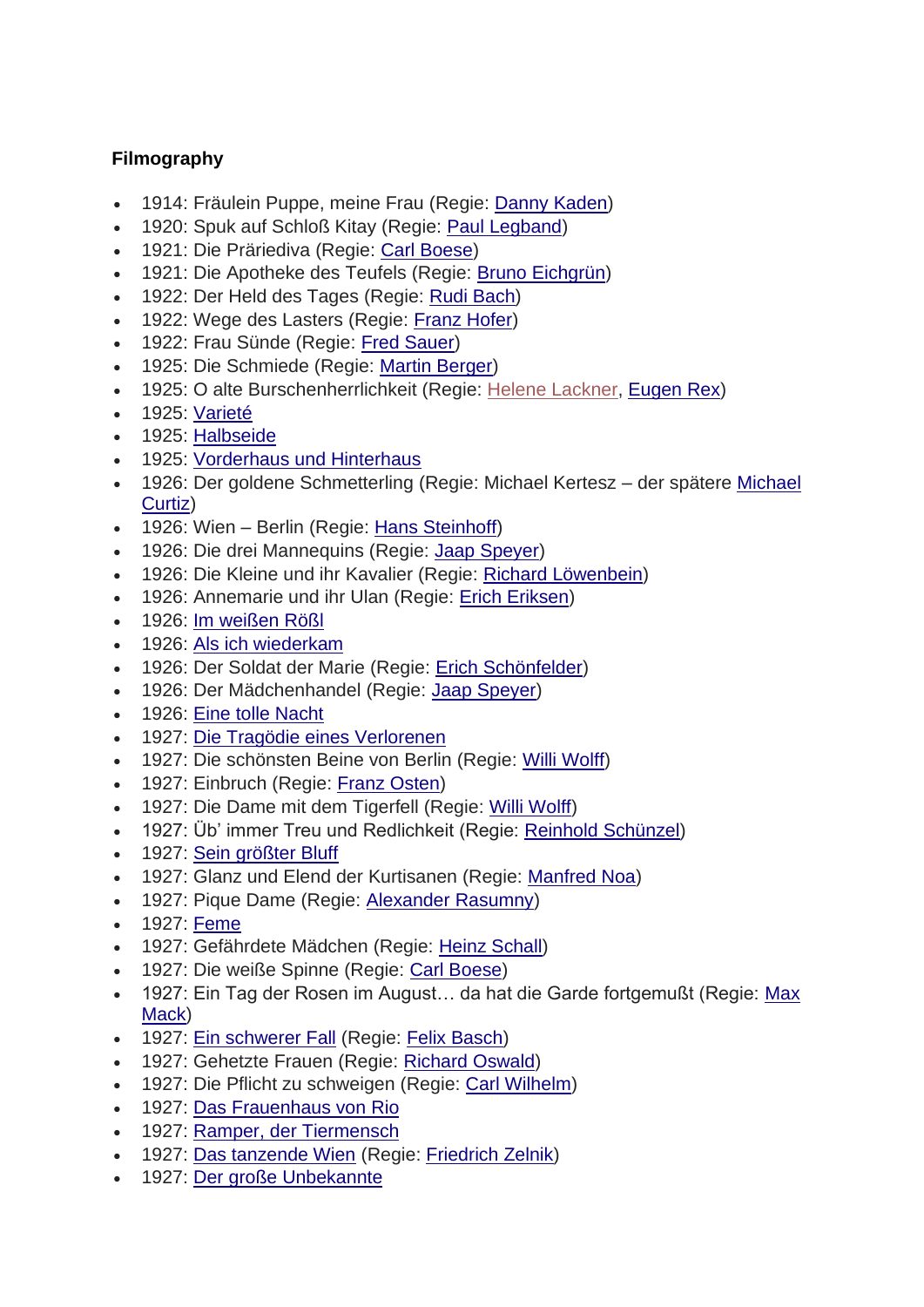- 1927: Wer wirft den ersten Stein (Regie: [Erich Eriksen\)](https://de.wikipedia.org/wiki/Erich_Eriksen)
- 1927: [Dr. Bessels Verwandlung](https://de.wikipedia.org/wiki/Dr._Bessels_Verwandlung)
- 1927: Benno Stehkragen (Regie: [Trude Santen\)](https://de.wikipedia.org/w/index.php?title=Trude_Santen&action=edit&redlink=1)
- 1928: Manege (Regie: [Max Reichmann\)](https://de.wikipedia.org/wiki/Max_Reichmann)
- 1928: Liebe und Diebe (Regie: [Carl Froelich\)](https://de.wikipedia.org/wiki/Carl_Froelich)
- 1928: Heut' tanzt Mariett (Regie: [Friedrich Zelnik\)](https://de.wikipedia.org/wiki/Friedrich_Zelnik)
- 1928: [Vom Täter fehlt jede Spur](https://de.wikipedia.org/wiki/Vom_T%C3%A4ter_fehlt_jede_Spur_(1928)) (Regie: [Constantin J. David\)](https://de.wikipedia.org/wiki/Constantin_J._David)
- 1928: [Casanovas Erbe](https://de.wikipedia.org/wiki/Casanovas_Erbe) (Regie: [Manfred Noa\)](https://de.wikipedia.org/wiki/Manfred_Noa)
- 1928: Die Yacht der Sieben Sünden (Regie: [Jakob Fleck,](https://de.wikipedia.org/wiki/Jakob_Fleck) [Luise Fleck\)](https://de.wikipedia.org/wiki/Luise_Fleck)
- 1929: Unmoral (Regie: [Willi Wolff\)](https://de.wikipedia.org/wiki/Willi_Wolff)
- 1929: Die Regimentstochter (Regie: [Hans Behrendt\)](https://de.wikipedia.org/wiki/Hans_Behrendt)
- 1929: Wir halten fest und treu zusammen (Regie: [Herbert Nossen\)](https://de.wikipedia.org/w/index.php?title=Herbert_Nossen&action=edit&redlink=1)
- 1929: [Nachtgestalten](https://de.wikipedia.org/wiki/Nachtgestalten_(1929))
- 1929: [Aufruhr im Junggesellenheim](https://de.wikipedia.org/wiki/Aufruhr_im_Junggesellenheim)
- 1929: Die Flucht vor der Liebe (Regie: [Hans Behrendt\)](https://de.wikipedia.org/wiki/Hans_Behrendt)
- 1929: Adieu Mascotte (Regie: [Wilhelm Thiele\)](https://de.wikipedia.org/wiki/Wilhelm_Thiele)
- 1929: [Die weiße Hölle vom Piz Palü](https://de.wikipedia.org/wiki/Die_wei%C3%9Fe_H%C3%B6lle_vom_Piz_Pal%C3%BC) (in der Originalfassung)
- 1929: [Tagebuch einer Verlorenen](https://de.wikipedia.org/wiki/Tagebuch_einer_Verlorenen_(1929))
- 1929: [Menschen am Sonntag](https://de.wikipedia.org/wiki/Menschen_am_Sonntag)

## **Sound Films**

- 1930: [Liebe im Ring](https://de.wikipedia.org/wiki/Liebe_im_Ring)
- 1930: [Der blaue Engel](https://de.wikipedia.org/wiki/Der_blaue_Engel)
- 1930: Die vom Rummelplatz (Regie: [Carl Lamac\)](https://de.wikipedia.org/wiki/Carl_Lamac)
- 1930: [Die Drei von der Tankstelle](https://de.wikipedia.org/wiki/Die_Drei_von_der_Tankstelle_(1930))
- 1930: [Dolly macht Karriere](https://de.wikipedia.org/wiki/Dolly_macht_Karriere) (Regie: [Anatole Litvak\)](https://de.wikipedia.org/wiki/Anatole_Litvak)
- 1930: [Einbrecher](https://de.wikipedia.org/wiki/Einbrecher_(Film))
- 1930: Die Marquise von Pompadour (Regie: [Willi Wolff\)](https://de.wikipedia.org/wiki/Willi_Wolff)
- 1930: Ihre Maiestät die Liebe (Regie: [Joe May\)](https://de.wikipedia.org/wiki/Joe_May)
- 1931: [Der Weg nach Rio](https://de.wikipedia.org/wiki/Der_Weg_nach_Rio_(1931))
- 1931: Salto Mortale (Regie: [Ewald André Dupont\)](https://de.wikipedia.org/wiki/Ewald_Andr%C3%A9_Dupont)
- 1931: [Bomben auf Monte Carlo](https://de.wikipedia.org/wiki/Bomben_auf_Monte_Carlo)
- 1931: Eine Nacht im Grandhotel (Regie: [Max Neufeld\)](https://de.wikipedia.org/wiki/Max_Neufeld)
- 1932: Vater geht auf Reisen (Regie: [Carl Boese\)](https://de.wikipedia.org/wiki/Carl_Boese)
- 1932: [Man braucht kein Geld](https://de.wikipedia.org/wiki/Man_braucht_kein_Geld)
- 1932: Zwei in einem Auto (Regie: [Ewald André Dupont\)](https://de.wikipedia.org/wiki/Ewald_Andr%C3%A9_Dupont)

## **As director**

- 1926: Der Liebe Lust und Leid
- 1931: Der Stumme von Portici
- 1931: [Meine Frau, die Hochstaplerin](https://de.wikipedia.org/wiki/Meine_Frau,_die_Hochstaplerin)
- 1932: [Es wird schon wieder besser](https://de.wikipedia.org/wiki/Es_wird_schon_wieder_besser)
- 1932: Ein toller Einfall
- 1932: [Der weiße Dämon](https://de.wikipedia.org/wiki/Der_wei%C3%9Fe_D%C3%A4mon)
- 1933: [Heut' kommt's drauf an](https://de.wikipedia.org/wiki/Heut%E2%80%99_kommt%E2%80%99s_drauf_an)